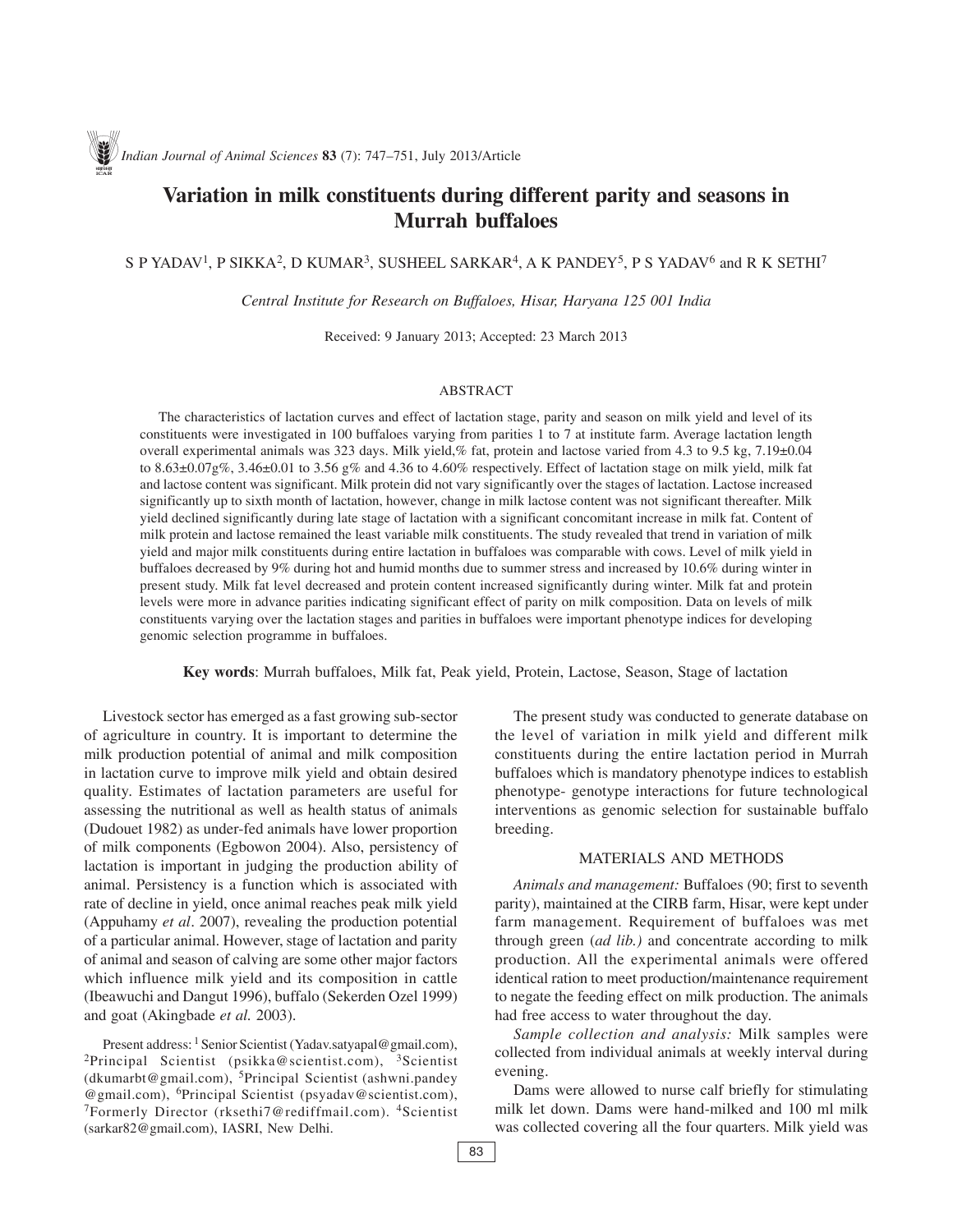recorded after complete milking. Ten ml milk sample was subjected to ultrasonic milk analyser for fat, protein, SNF and lactose determination. Lactoscan analysis is done by chemical methods as Gerber – for fat, gravimetric- for SNF, Kjeldahl - for protein determination covered by Lactoscan SLP, software version 60.

*Statistical analysis:* A multivariate analysis (Johnson and Wichern 2002) of variance was performed to observe pair wise mean differences in milk yield and composition over different sources of variation i.e. seasons, parity and stage of lactation throughout the lactation period i.e. early (first 90d), mid (91 to 180 d) and late (181 to 280 d) lactation using Duncan multiple range test. Test of significance among the means of milk yield and milk constituents with respect to seasons, parity and lactation stages was studied as per the MANOVA test criteria and 'F' approximation Analysis.

#### RESULTS AND DISCUSSION

Estimates of milk yield and its composition were determined in 100 multi-parous buffaloes, varying from first to seventh parities over winter, summer and autumn seasons. Average lactation length was determined as 323 days in experimental animals. The trend in milk yield in buffaloes during the entire lactation is shown in Fig. 1.

*Lactation:* The average milk yield over the entire lactation in 100 lactating animals, allocated to different parities from parity 1 to 7 over 3 seasons, winter, summer and autumn was determined as  $7.38\pm1.9$  kg. Average lactation length in





these animals was 323 days. Milk yield was as high as 16.1kg/ day during early lactation (first 12 weeks), receding up to 4.06 kg/day during late lactation  $(59<sup>th</sup> week)$ . Average peak milk yield was recorded as 10.21 kg per day at stage of 6.1 $\pm$ 3.3 wks, ranging from 6.2 kg during 5–8 weeks to 16.1 kg during 8–13 weeks of lactation in animals under study. Duration of peak yield persistency was more than 10 weeks in 13%, 6–10 weeks in 45% and less than 5 weeks in 40% of the study group animals. Data on persistency of peak yield indicated appreciable genetic potential of production in study animals (Fig. 1).

*Stage of lactation vis a vis milk yield and composition*: Composition of milk is the result of various biological reactions which in turn are affected by environment, feed intake and physiological status of animals (Neville *et al*. 2001). It directs traffic of substrates from the blood circulation to the mammary tissues under the control of various physiological factors and genetic make-up of an animal (Khan *et al*. 2008). Further, the physiological status of animal is governed by nexus of hypothalamus and pituitary endocrinology, affected by environment (Anila Mushtaq and Qureshi 2009). Spectrum of variation in milk composition, which expectedly is originated from difference in genetic make-up within species was studied in a group of 100 buffaloes. Present study revealed that changes in milk composition occur during the first few weeks of lactation. Data on overall mean±SE on milk yield and its composition over the lactation is presented in Table 1.

Milk fat increased significantly (P< 0.05) from 7.19±0.04 to 8.63±0.07g% during first trimester to fifth trimester of lactation. Total milk protein level was determined as 3.56±0.0 g% during first trimester of lactation. Milk protein level decreased to 3.468±0.007 g% third trimester of lactation. Difference in milk fat and protein between early and late months of production was significant (P<0.05). Milk fat content increased with a concomitant decrease in milk yield during advance lactation. This study indicated that lactation stage significantly (P<0.05) affected the milk yield (Table 1). Advance lactation is associated with reduction in milk yield and a concomitant decrease in milk protein and lactose due to an increase in unit volume of milk.

Milk lactose varied between 4.36 to 4.60%, with a significant (P<0.05) increase during last trimester of lactation.

Table 1. Variation in milk yield and composition during lactation in Murrah buffaloes

| Milk yield and constituents | $1-12$ wks                    | $13 - 24$ wks                 | $25 - 36$ wks                 | 37–48 wks                      | $>48$ wks                        |
|-----------------------------|-------------------------------|-------------------------------|-------------------------------|--------------------------------|----------------------------------|
| Mean $\pm$ SE (n)           |                               |                               |                               |                                |                                  |
| Per day yield $(kg)$ (100)  | $9.41 \pm 0.07$               | $9.01 \pm 0.06$               | $7.09 \pm 0.06$               | $5.35 \pm 0.09$                | $4.36\pm0.19$                    |
| Fat $g\%$ (98)              | $7.19 \pm 0.04$               | $7.52 \pm 0.04$               | $7.82 \pm 0.03$               | $8.30 \pm 0.04$                | $8.62 \pm 0.07$                  |
| Protein $g\%$ (96)          | $3.56 \pm 0.01$               | $3.52 \pm 0.01*$              | $3.4 \pm 0.01$ <sup>ac</sup>  | $3.48 \pm 0.01$ <sup>†c</sup>  | $3.47 \pm 0.02$ <sup>*†a</sup>   |
| Lactose $(100)$             | $4.51 \pm 0.01$ <sup>gh</sup> | $4.48 \pm 0.01^{\text{f}}$ iµ | $4.46 \pm 0.01$ <sup>aµ</sup> | $4.51 \pm 0.02$ <sup>†hi</sup> | $4.55 \pm 0.02$ <sup>a†g f</sup> |

Differences in mean±SE values with common superscript alphabets are nonsignificant (P< 0.05).

84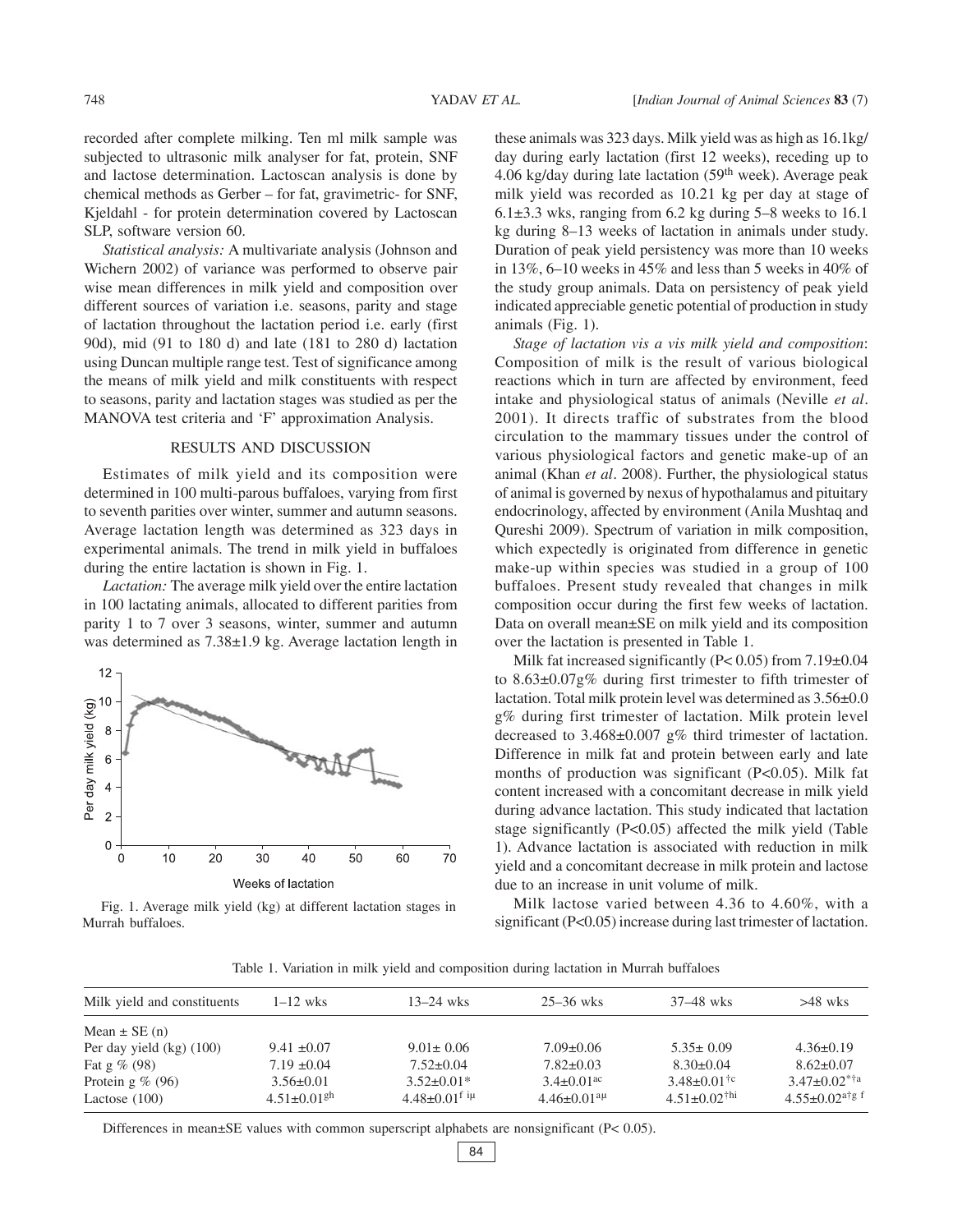| Sources                     | Milk constituents |                   |                                |                 |  |  |
|-----------------------------|-------------------|-------------------|--------------------------------|-----------------|--|--|
|                             | Milk yield        | Fat $\%$          | Protein $\%$                   | Lactose         |  |  |
| $(Jan-April)$ Winter $(09)$ | $8.921 \pm 0.064$ | $7.383\pm0.032$   | $3.533 \pm 0.373$ <sup>+</sup> | $4.484\pm0.298$ |  |  |
| (May-Aug) Summer (13)       | $7.332 \pm 0.068$ | $7.944 \pm 0.033$ | $3.439\pm0.239$                | $4.434\pm0.360$ |  |  |
| (Sept-Dec) Normal (80)      | $7.927 \pm 0.084$ | $7.572 \pm 0.037$ | $3.553 \pm 0.258$ †            | $4.544\pm0.298$ |  |  |

Table 2. Effect of season on milk composition in Murrah buffaloes

Difference in mean±Std. Error with common superscript alphabets are nonsignificant (P<0.05).

Lactose synthesis reportedly draws water into milk and are highly correlated, which probably maintains secretion rates of lactose and water nearly constant throughout lactation (Pollott 2004).

Milk protein remained lower towards advancing lactation contrary to the earlier findings of Auldist *et al*. (1998) showing that the concentration of total protein, fat, casein and whey protein increases during the advancing lactation in pasture fed dairy cows. In fact, milk protein and lactose content showed association with increase or decrease in milk yield in contrast with the milk fat content, suggesting that milk fat synthesis is independent of milk yield. Therefore, its content varies per unit volume of milk. Fat content varies maximum as it is dependent on dietary regimen and its concentration is lactation stage defined milk volume while content of minerals and lactose is least variable. Heritability of milk fat and protein content is reportedly higher (0.50) than milk yield (0.30), leaving a little scope for non genetic factors to affect milk composition (Bath *et al*. 1985). Significant genetic contribution towards milk protein content was identified in Murrah buffaloes (Sikka *et al.* 2004).

*Seasons and milk yield and composition:* The effect of season of calving on milk yield is confounded by breed, stage of lactation and environment. Milk yield was estimated as 8.921±0.064, 7.3324±0.068 and 7.9276±0.0845 kg during winter (January to April), hot and humid (May to August) and autumn (September to December) seasons of the year, respectively, with an overall estimated milk yield level of 8.060±0.072 kg. Level of milk yield decreased by 9% during hot and humid months due to summer stress and increased by 10.6% during winter in buffaloes.

An increase of 8% was reported in milk production in cows calving during October to February than in cows calving during summer. Ambient temperature variation during the seasonal changes from winter to summer and vice-versa is likely due to an interaction between day light and ambient temperature. Milk production declines when environmental temperature exceeds. The reduction in milk yield is largely due to drop in feed intake. This effect is pronounced in high producing animals than low producers. These seasonal effects were circumvented by many workers by suitably changes in feeding and shelter management of the dairy cow reportedly. The effect of season on milk yield (kg) was found to be significant (P<0.05).

Table 3. Variation in milk yield (kg) over different parity in Murrah buffaloes

| Parity     | No. Animals (n) | Av. milk per day (kg)<br>mean±Std. error |
|------------|-----------------|------------------------------------------|
|            | 25              | $7.602 \pm 0.028$ c                      |
| 2          | 26              | $8.482 \pm 0.089^{\dagger a}$            |
| 3          | 14              | $8.018 \pm 0.116^{\dagger}$              |
| 4          | 18              | $8.288 \pm 0.103$ <sup>a</sup>           |
| 5          | 11              | 7.873 $\pm$ 0.133 be                     |
| 6          | 04              | $7.853 \pm 0.238$ bcd                    |
|            | 02              | $7.413 \pm 0.253$ dec                    |
| Grand mean |                 | $7.932 \pm 0.144$                        |

Difference in mean±Std. Error with common superscript alphabets are nonsignificant (P<0.05).

Data on fat % showed higher fat content with a concomitant decrease in milk yield in buffaloes. Fat % decreases to minimum level during winter, i.e. 7.38±0.03g% compared with 7.94±0.03g% during summer-humid months. A decreasing trend in fat % associated with increased milk yield suggests there is a decrease in per unit volume of milk increase, especially, during winter and vice-versa during summer and hot-humid months which reflected into a negative relation between fat and milk yield. A significant (P< 0.05) increase in milk may also probably explain water retention in body and lesser energy dissipation through oxidative respiratory cycle, which leaves acetate to be channelized into fat synthesis pathways in winter improving production causing no winter stress in these animals. Milk protein level was  $3.4 \pm 0.24$  g% and  $3.55 \pm 0.20$  g%, respectively, in calving during summer, winter- autumn seasons. This seasonal difference is significant (P< 0.05). Lowering in milk protein and lactose during summer stress with a concomitant low milk yield is obvious in this study (Table 2). Seasonal variation in buffalo milk constituents was significant (P< 0.05).

Average values of milk fat, solids-not-fat (SNF), protein, and lactose percentages were recorded as 7.65±0.05, 9.36±0.02, 3.81±0.02, and 4.83±0.01, respectively, by Dubey *et al.* (1998). All traits of milk composition differed significantly among months of lactation.

*Effect of parity on milk yield and composition*: Average milk yield of buffaloes with parity varying over the parities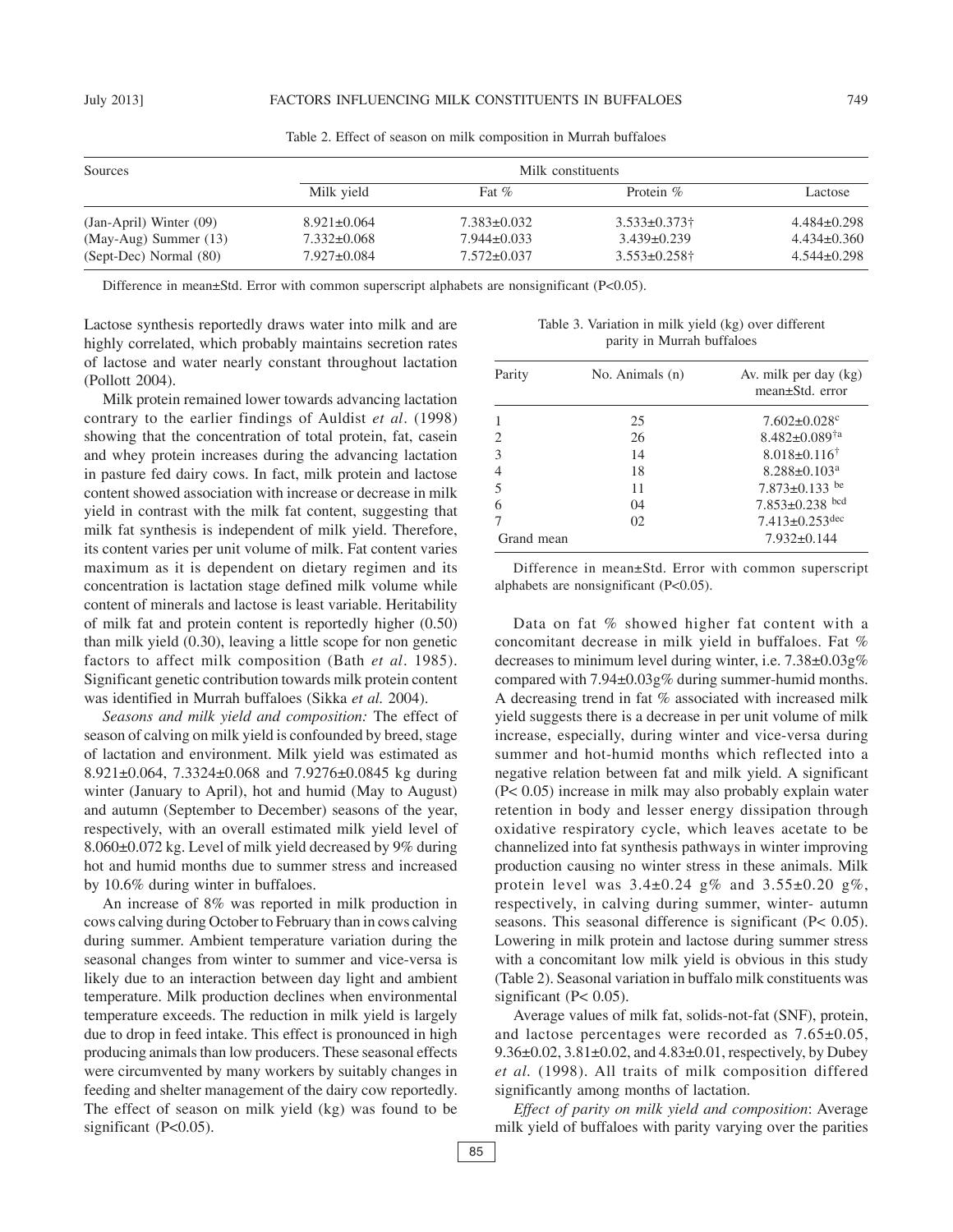|  |  |                     | Table 4. Effect of parity on milk composition |
|--|--|---------------------|-----------------------------------------------|
|  |  | in Murrah buffaloes |                                               |

| Parity         | n  | Av. fat $%$                   | Av. protein $%$               | Av. lactose $%$               |
|----------------|----|-------------------------------|-------------------------------|-------------------------------|
|                | 25 | $7.35 \pm 0.07$ <sup>e</sup>  | $3.51 \pm 0.01$ <sup>a†</sup> | $4.47 \pm 0.01^b$             |
| 2              | 26 | $7.76 \pm 0.05$ <sup>a</sup>  | $3.51 \pm 0.01$ <sup>‡†</sup> | $4.51 \pm 0.01$ <sup>e</sup>  |
| $\mathcal{F}$  | 14 | $7.60 \pm 0.05^{bd}$          | $3.48 \pm 0.01$ <sup>b†</sup> | $4.46 \pm 0.01$ abcd          |
| $\overline{4}$ | 18 | $7.51 \pm 0.04$ <sup>cd</sup> | $3.51 \pm 0.08^{\pm\dagger}$  | $4.48 \pm 0.01$ <sup>db</sup> |
| .5             | 11 | $7.98 \pm 0.05$               | $3.51 \pm 0.01^{\dagger}$     | $4.52 \pm 0.01$ <sup>f</sup>  |
| 6              | 04 | $7.66 \pm 0.09$ abc           | $3.56 \pm 0.03$ <sup>†f</sup> | $4.48 \pm 0.02$ cb            |
| 7              | 02 | $7.14 \pm 0.12$ <sup>e</sup>  | $3.53 \pm 0.02$ f‡±ab         | $4.46 \pm 0.03$ abcdef        |

Differences in mean±SE values with common superscript alphabets are nonsignificant (P< 0.05).

(1 to 7) in 100 lactating buffaloes was recorded as given in Table 3. An increase of 10% was recorded in milk production, from first to second lactation animals. Milk production increased with lactation number and maximized during fourth to fifth lactation.

Comparing milk yield over the parities by test of significance of difference using 't- test' revealed that difference in milk yield obtained from buffaloes of parities 2, 3 and 4 is not significant (Table 4) recording highest milk yield through second to fourth parity (8.48±0.09 to 8.01±0.12kg) in these animals. Level milk yield decreased significantly in fifth parity. No significant difference in milk yield of first and seventh parity was recorded. Study corroborates with earlier findings (Agnihotri and Rajkumar 2007) revealing that significant effect of parity on milk yield exists in buffaloes. Bath *et al.* (1985) suggested 20% of the increase in milk production with advancing lactations (age) due to increased body weight and 80% increase is due to the effect of recurring pregnancy in cattle. Sardar *et al.* (1997) and Afzal *et al.* (2007) also reported similar significant effect of parity on milk production in cows. Bajwa *et al.* (2004), Javed (1999), Tahir *et al.* (1989), Deshpande and Sakhare (1984) and Lee and Kim (2006) reported increase in milk yield up to fifth parity and decline thereafter.

Milk yield increased in second lactation onwards and tapers to 7.87±0.13 kg in fifth lactation in present study (Table 3) suggesting that after attaining maturity, further increase in body weight and age affected lactation efficiency, negatively. Therefore, heavier weight and older animals should be culled out from the lactating herd to improve farm productivity.

Agnihotri and Rajkumar (2007) reported a significant effect of parity on milk yield in goat while the changes in total solids, fat, SNF, ash and casein were not significant. However, Pal *et al.* (1996) did not observe the effect of parity on various milk constituents except casein, which was affected due to parity of dam.

No specific trend is ascribed to change in level of milk Fat % (Table 4). Increase in fat is associated with enhanced milk yield with advancing parity up to fifth parity with average increase in milk yield ranging from 8.02±0.12 to 8.48±0.09 kg over second to fourth parity in these animals. However, milk protein increased with parity from  $3.51\pm0.01$ g% to 3.56±0.03 g% from parity 1 to 6. Milk protein level does not vary significantly over the parities till sixth parity. Increased protein level was recorded in seventh. High protein in seventh lactation is probably due to reduced milk yield (r  $= -0.073$ , P<0.05) resulting in decreased per unit volume protein concentration during advance parities (Table 4). It suggested that protein production level in milk keeps pace with the enhanced milk production levels after fourth parity, hence, it is co-variate with milk synthesis in contrast with fat. Whereas, production of fat is restricted after certain parities, therefore, shows lower g% concentration with increased milk volume. Fat level remains associated with change in milk level during parity 3 and 4, probably, a fat synthesis phase. Correlation  $(r=-0.098)$  between milk yield and fat is significant (P< 0.05). Dubey *et al.* (1998) reported highest milk fat content during first parity in buffaloes.

Milk lactose increased in second in parity when compared with late i.e. fifth parity. Increase in the lactose content in second parity is a reflection of more water content available for lactose synthesis due to higher milk yield. Available water content for lactose synthesis reduces in later stage of lactation due to less milk production. Hike in fifth parity is noted possibly due to increased lactose concentration per unit volume of milk where milk yield reduces and so the availability of water for lactose synthesis, therefore, projecting a negative relation between level of milk lactose and milk yield (–0.082, P<0.05) during fifth parity.

Lactose synthesis requires favourable biochemical pathway utilising gluconeogenic pathways linked to protein, fat and SNF. The latter 3 revealed a meaningful correlation with milk yield,  $r = 0.46, 0.598$  and 0.56 (P< 0.05), respectively, with protein, fat and SNF. Analysis of data using MANOVA Test criteria and 'F' approximation revealed that effect of parity, seasons and stage of lactation on milk constituents are independent of one another, therefore, variation in level of constituents in milk is independent of any interactive effect of the 3 main variables of parity, stage of lactation and seasons.

Results from the present study indicated that stage of lactation has an influence on milk yield and its composition. Nutrients in body are channelized to circulation as per the priority of the body functions at any given time (Smith and McNamara 1990). Hormones like leptin etc. stimulate signals influencing hypothalamus, thus regulating appetite, feed intake and body metabolism in favour of milk production. The milk fat composition is also influenced by feed types making different types of substrates available for synthesis of milk. It suggested that desirable composition of milk may be obtained from animals of appropriate physiological/lactation stage and parity fed with special feed ingredients, in the dairy production system.